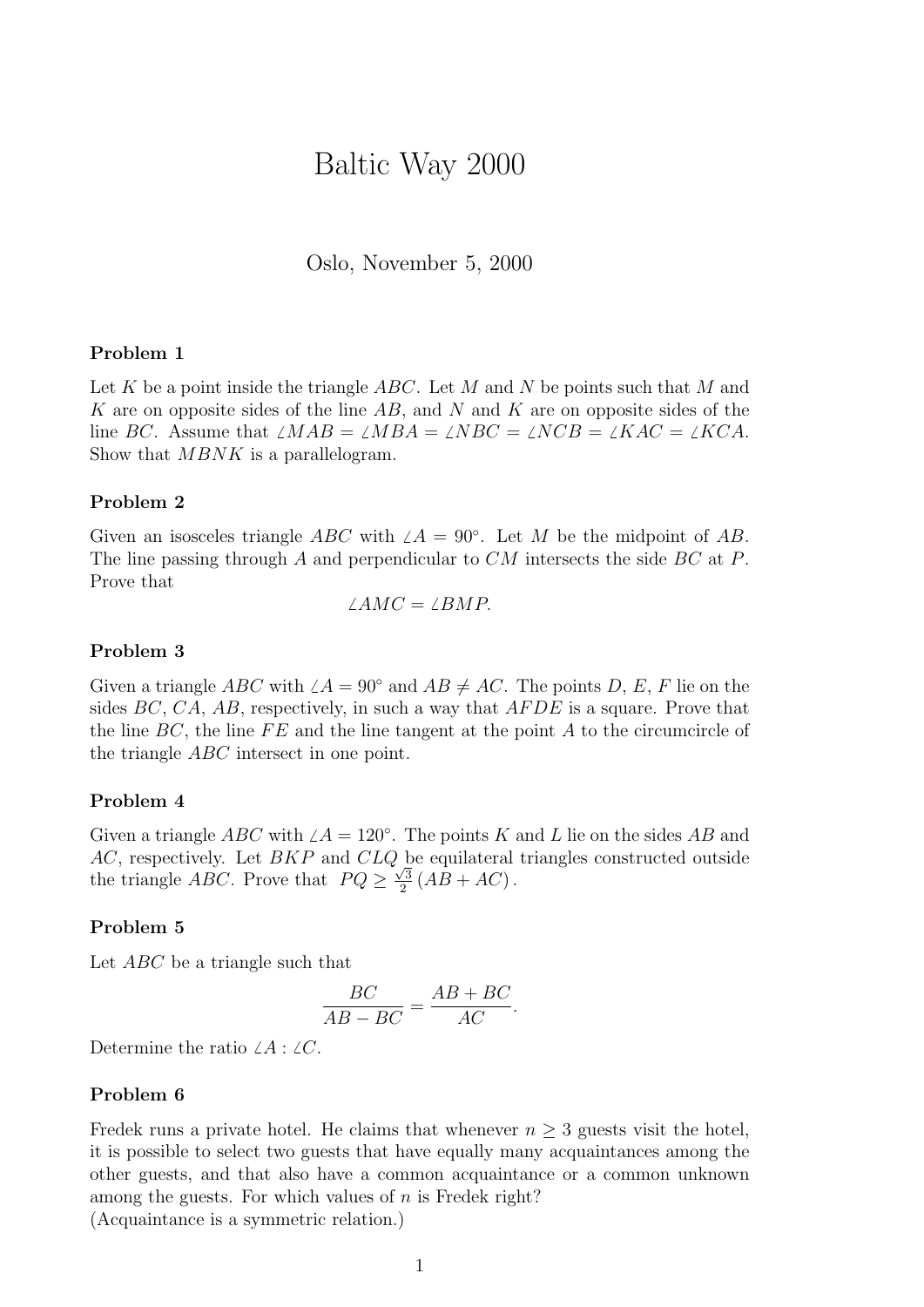# Problem 7

In a  $40 \times 50$  array of control buttons, each button has two states: on and off. By touching a button, its state and the states of all buttons in the same row and in the same column are switched. Prove that the array of control buttons may be altered from the all-off state to the all-on state by touching buttons successively, and determine the least number of touches needed to do so.

# Problem 8

Fourteen friends met at a party. One of them, Fredek, wanted to go to bed early. He said goodbye to 10 of his friends, forgot about the remaining 3, and went to bed. After a while he returned to the party, said goodbye to 10 of his friends (not necessarily the same as before), and went to bed. Later Fredek came back a number of times, each time saying goodbye to exactly 10 of his friends, and then went back to bed. As soon as he had said goodbye to each of his friends at least once, he did not come back again. In the morning Fredek realised that he had said goodbye a different number of times to each of his thirteen friends! What is the smallest possible number of times that Fredek returned to the party?

# Problem 9

There is a frog jumping on a  $2k \times 2k$  chessboard, composed of unit squares. The There is a frog jumping on a  $2k \times 2k$  chessboard, composed of unit squares. The frog's jumps are  $\sqrt{1+k^2}$  long and they carry the frog from the center of a square to the center of another square. Some m squares of the board are marked with an  $\times$ , and all the squares into which the frog can jump from an  $\times$ 'd square (whether they carry an  $\times$  or not) are marked with an  $\circ$ . There are n  $\circ$ 'd squares. Prove that  $n \geq m$ .

# Problem 10

Two positive integers are written on the blackboard. Initially, one of them is 2000 and the other is smaller than 2000. If the arithmetic mean  $m$  of the two numbers on the blackboard is an integer, the following operation is allowed: One of the two numbers is erased and replaced by  $m$ . Prove that this operation cannot be performed more than ten times. Give an example where the operation is performed ten times.

# Problem 11

A sequence of positive integers  $a_1, a_2, \ldots$  is such that for each m and n the following holds: if m is a divisor of n and  $m < n$ , then  $a_m$  is a divisor of  $a_n$  and  $a_m < a_n$ . Find the least possible value of  $a_{2000}$ .

#### Problem 12

Let  $x_1, x_2, \ldots, x_n$  be positive integers such that no one of them is an initial fragment of any other (for example, 12 is an initial fragment of 12, 125 and 12405). Prove that

$$
\frac{1}{x_1} + \frac{1}{x_2} + \dots + \frac{1}{x_n} < 3.
$$